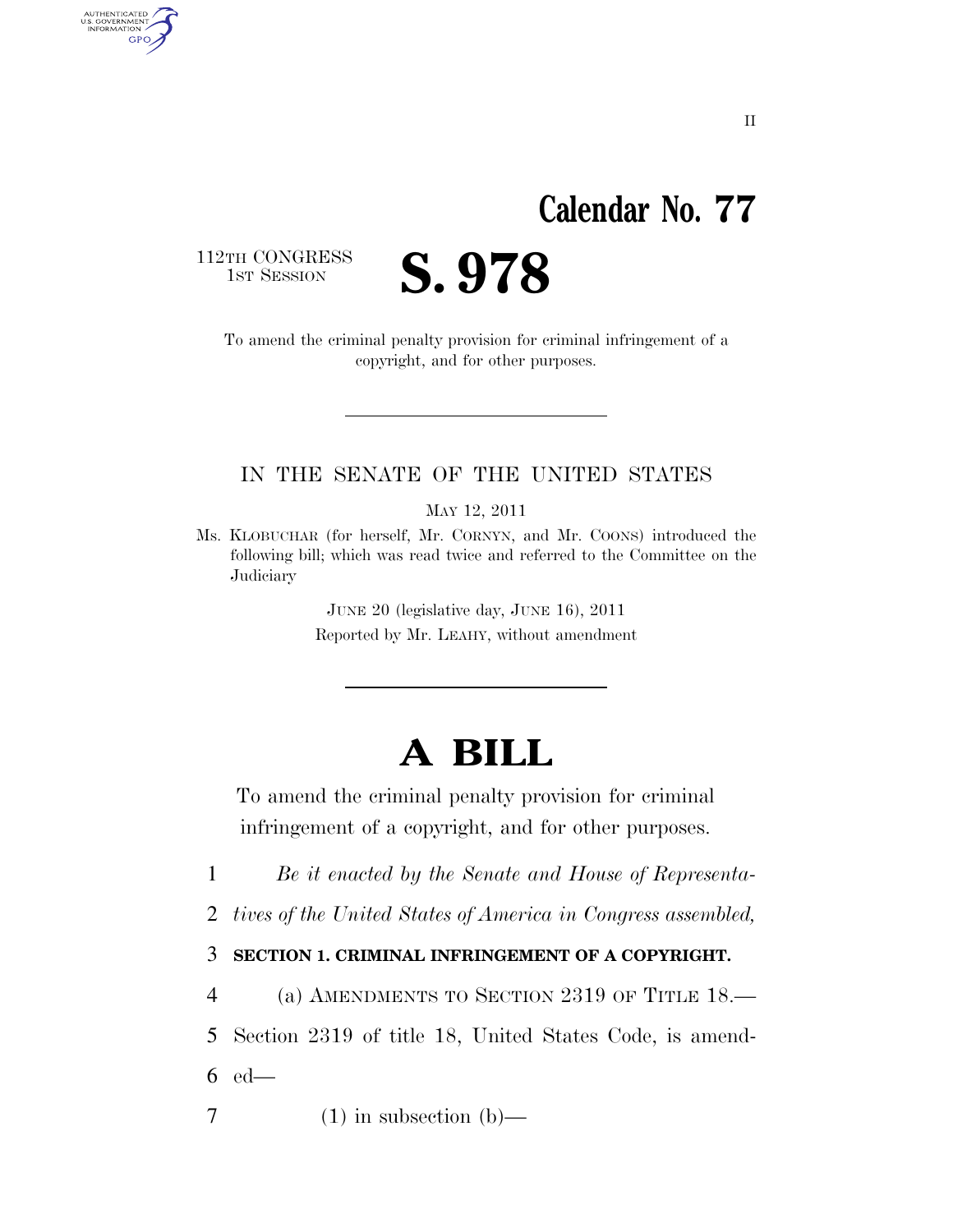| $\mathbf{1}$   | $(A)$ by redesignating paragraphs $(2)$ and                    |
|----------------|----------------------------------------------------------------|
| $\overline{2}$ | $(3)$ as paragraphs $(3)$ and $(4)$ , respectively; and        |
| 3              | (B) by inserting after paragraph (1) the                       |
| $\overline{4}$ | following:                                                     |
| 5              | $\lq(2)$ shall be imprisoned not more than 5 years,            |
| 6              | fined in the amount set forth in this title, or both,          |
| 7              | $if$ —                                                         |
| 8              | "(A) the offense consists of 10 or more                        |
| 9              | public performances by electronic means, during                |
| 10             | any 180-day period, of 1 or more copyrighted                   |
| 11             | works; and                                                     |
| 12             | $\lq\lq (B)(i)$ the total retail value of the per-             |
| 13             | formances, or the total economic value of such                 |
| 14             | public performances to the infringer or to the                 |
| 15             | copyright owner, would exceed $$2,500$ ; or                    |
| 16             | "(ii) the total fair market value of licenses                  |
| 17             | to offer performances of those works would ex-                 |
| 18             | ceed $$5,000$ ;"; and                                          |
| 19             | $(2)$ in subsection (f), by striking paragraph $(2)$           |
| 20             | and inserting the following:                                   |
| 21             | $"(2)$ the terms 'reproduction', 'distribution',               |
| 22             | and 'public performance' refer to the exclusive rights         |
| 23             | of a copyright owner under clauses $(1)$ , $(3)$ , $(4)$ , and |
| 24             | $(6)$ , respectively of section 106 (relating to exclusive     |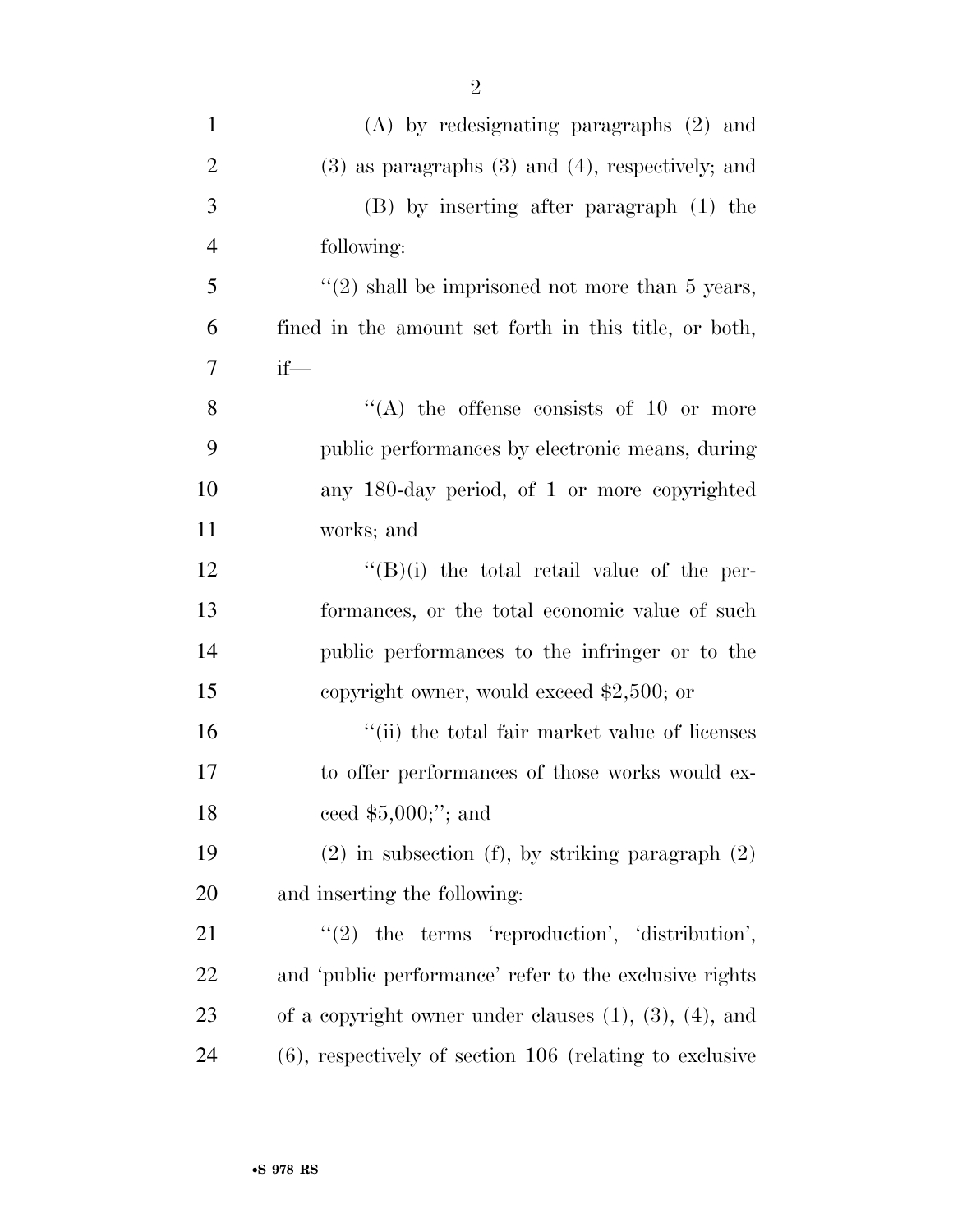| $\mathbf{1}$   | rights in copyrighted works), as limited by sections        |
|----------------|-------------------------------------------------------------|
| $\overline{2}$ | 107 through 122, of title $17$ ;".                          |
| 3              | (b) AMENDMENT TO SECTION 506 OF TITLE $17$ .                |
| 4              | Section $506(a)$ of title 17, United States Code, is amend- |
| $\overline{5}$ | $ed$ —                                                      |
| 6              | (1) in paragraph $(1)(C)$ , by inserting "or public         |
| 7              | performance" after "distribution" the first place it        |
| 8              | appears; and                                                |
| 9              | $(2)$ in paragraph $(3)$ —                                  |
| 10             | $(A)$ in subparagraph $(A)$ , by inserting "or              |
| 11             | public performance" after "unauthorized dis-                |
| 12             | tribution"; and                                             |
| 13             | $(B)$ in subparagraph $(B)$ , by inserting "or              |
| 14             | public performance" after "distribution".                   |